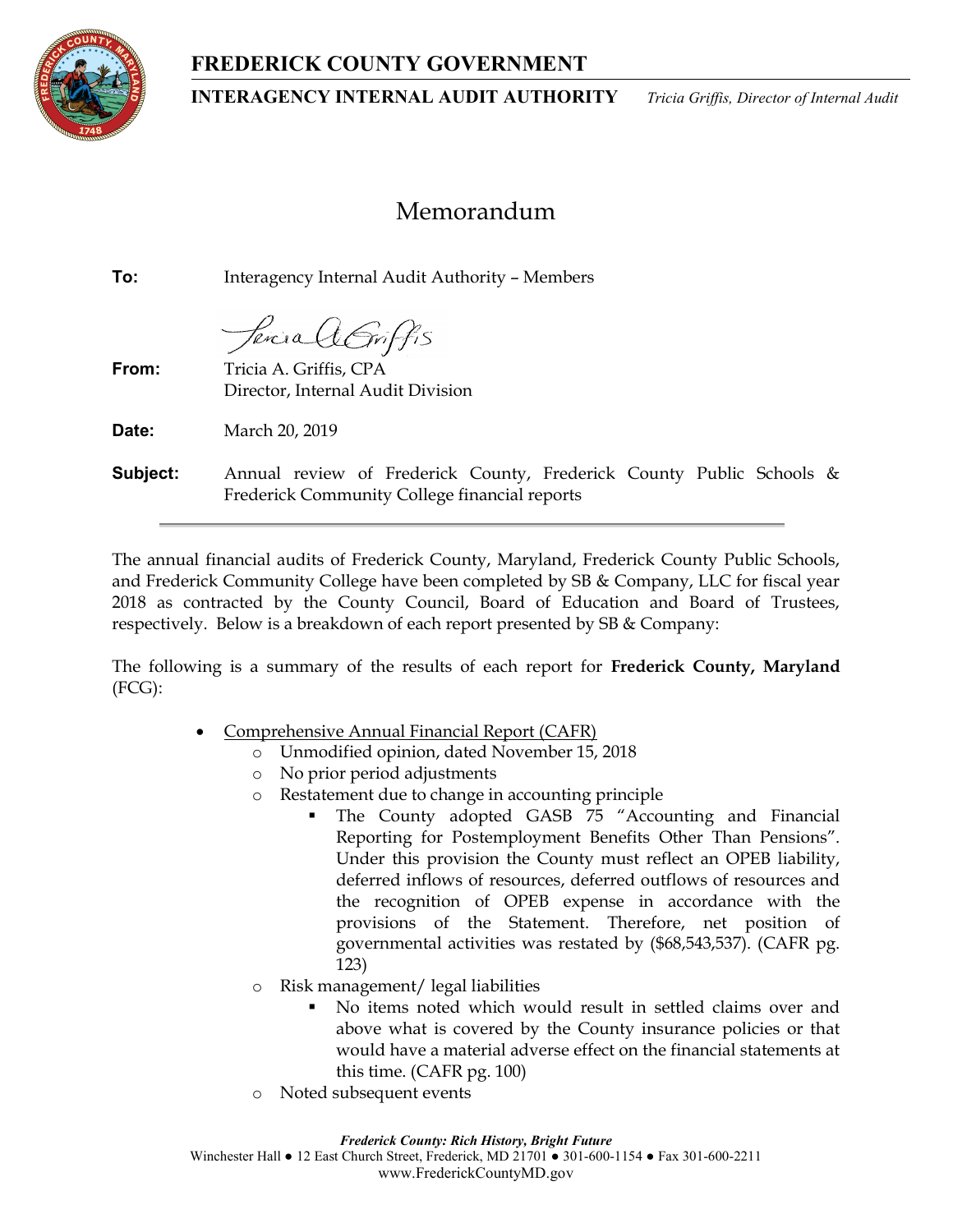March 21, 2019 Page 2

- On November 16, 2018, the County issued its Tax –Exempt Fiscal Year 2019 Capital Lease in the amount of \$7,220,003. Debt service payments on the lease will continue until October 1, 2025. (CAFR pg. 123)
- The County entered into three Installment Purchase Agreements to purchase easements of the development rights of agricultural land. These are 20 year obligations with interest paid annually and final maturities on May 15, 2039. The amount of easements totals \$1,697,237 and total liability of \$1,355,965. (CAFR pg. 123)
- o New accounting pronouncements
	- The County has adopted GASB Statement 75 "Accounting and Financial Reporting for Postemployment Benefits Other Than Pensions"; Statement 81 "Irrevocable Split-Interest Agreements; Statement 85 "Omnibus"; and Statement 86 "Certain Debt Extinguishment Issues"
	- The County will evaluate the effects of and adopt by effective dates: Statement 83 "Certain Asset Retirement Obligations"; Statement 84 "Fiduciary Activities"; Statement 87 "Leases"; Statement 88 "Certain Disclosures Related to Debt, including Direct borrowings and Direct Placements"; and Statement 89 "Accounting for Interest Cost Incurred before the End of a Construction Period".
- Report on Internal Control Over Financial Reporting and on Compliance and Other Matters
	- o Dated November 15, 2018
	- o No material weaknesses or significant deficiencies noted
	- o No paragraph noting control deficiencies noted
	- o No noted instances of non-compliance with laws, regulations, contracts, grant agreements, etc noted.
- Report on Compliance for Each Major Federal Program and on Internal Control Over Compliance in Accordance With the Uniform Guidance
	- o Unmodified opinion, dated January 16, 2019
	- o No material weaknesses or significant deficiencies noted
	- o No paragraph noting control deficiencies noted.
	- o No noted instances of non-compliance with federal grant programs.
- Single Audit report
	- o Unmodified opinion, dated January 16, 2019
	- o Low risk auditee
	- o Total federal expenditures \$22,644,670
	- o Total major programs tested \$10,849,529
	- o No current year or prior year findings or deficiencies noted
	- o Filed timely with the Federal Audit Clearinghouse

Frederick County: Rich History, Bright Future

Winchester Hall ● 12 East Church Street, Frederick, MD 21701 ● 301-600-1154 ● Fax 301-600-2211 www.FrederickCountyMD.gov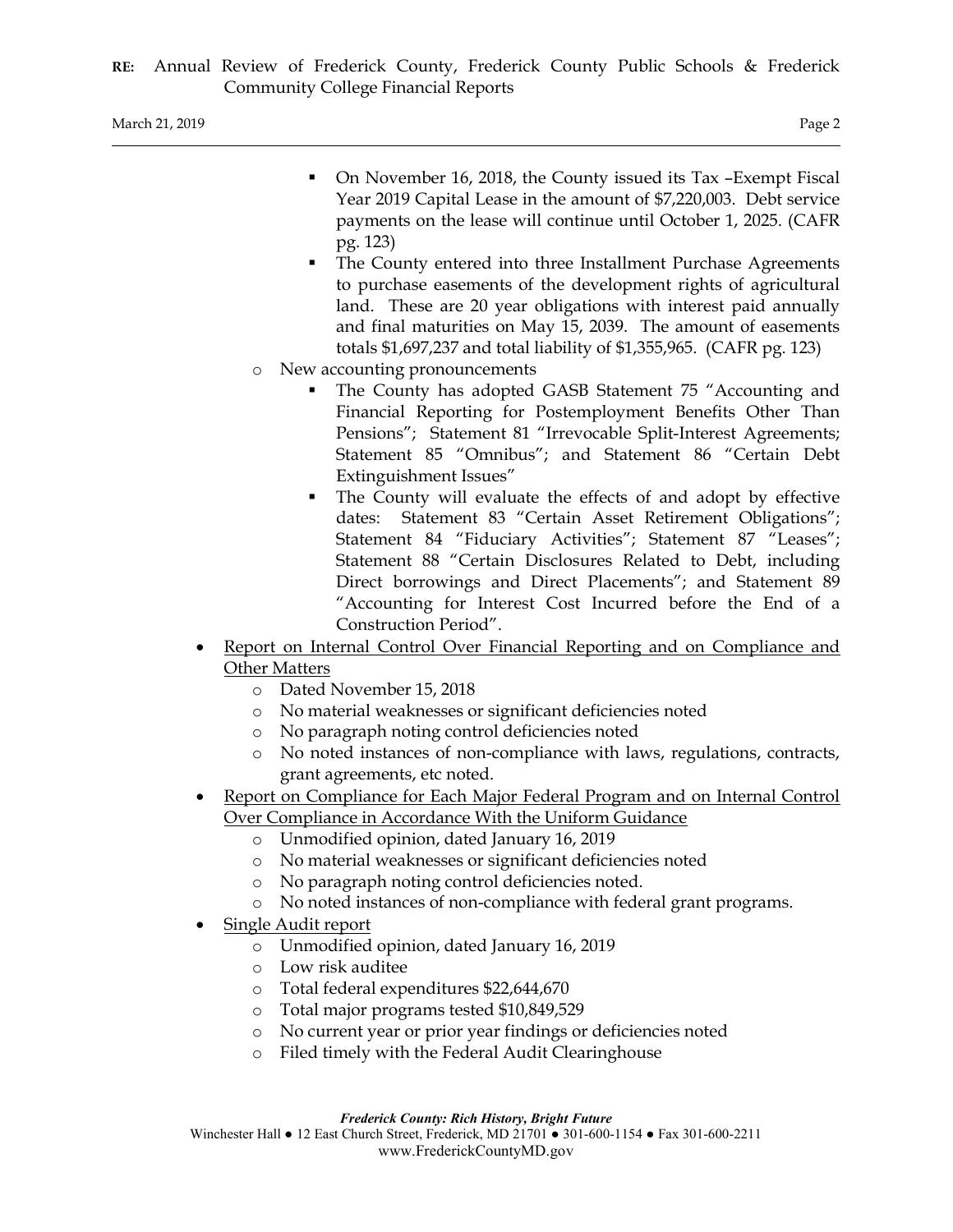March 21, 2019 Page 3

- Annual required communications from the auditor
	- o Nothing noted and no separate management letter presented.
- Management representation letter
	- o No special representations or items outside of the normal scope of the audit noted
- 911 Trust Fund Audit of Revenue and Expenditures
	- o Unmodified opinion dated December 18, 2018, no issues noted
- Office for Children & Families audit of Revenue and Expenditures
- o Unmodified opinion dated January 16, 2019, no issues noted
- Bell Court Apartments annual financial audit (as regulated by DHCD)
	- o Annual audited financial statement report
		- Unmodified opinion, dated September 28, 2018
		- No prior period adjustments or restatements
		- No noted legal contingencies
		- No subsequent events noted
	- o Report on Internal Control Over Financial Reporting and on Compliance and Other Matters
		- Dated September 28, 2018
		- No material weaknesses or significant deficiencies noted
		- No paragraph noting communication to management regarding control deficiencies noted
		- No non-compliance noted
	- o Department of Housing and Community Development (DHCD) report on compliance with specific requirements
		- Dated September 28, 2018
		- No issued noted, complied in all material respects
	- o Electronic filing to DHCD
		- Completed and accepted by DHCD

The following is a summary of the results of each report for Frederick County Public Schools, Maryland (FCPS):

- CAFR
	- o Unmodified opinion, dated September 26, 2018
	- o Noted subsequent events
		- None noted
	- o No passed adjustments noted
	- o Change in accounting principle/restatement
		- FCPS adopted GASB 75, Accounting and Financial Reporting for Postemployment Benefits Other Than Pensions during FY18. The implementation required FCPS to restate the beginning net OPEB liability. The Net position restatement for governmental activities decreased by \$327,659,844.

Frederick County: Rich History, Bright Future Winchester Hall ● 12 East Church Street, Frederick, MD 21701 ● 301-600-1154 ● Fax 301-600-2211 www.FrederickCountyMD.gov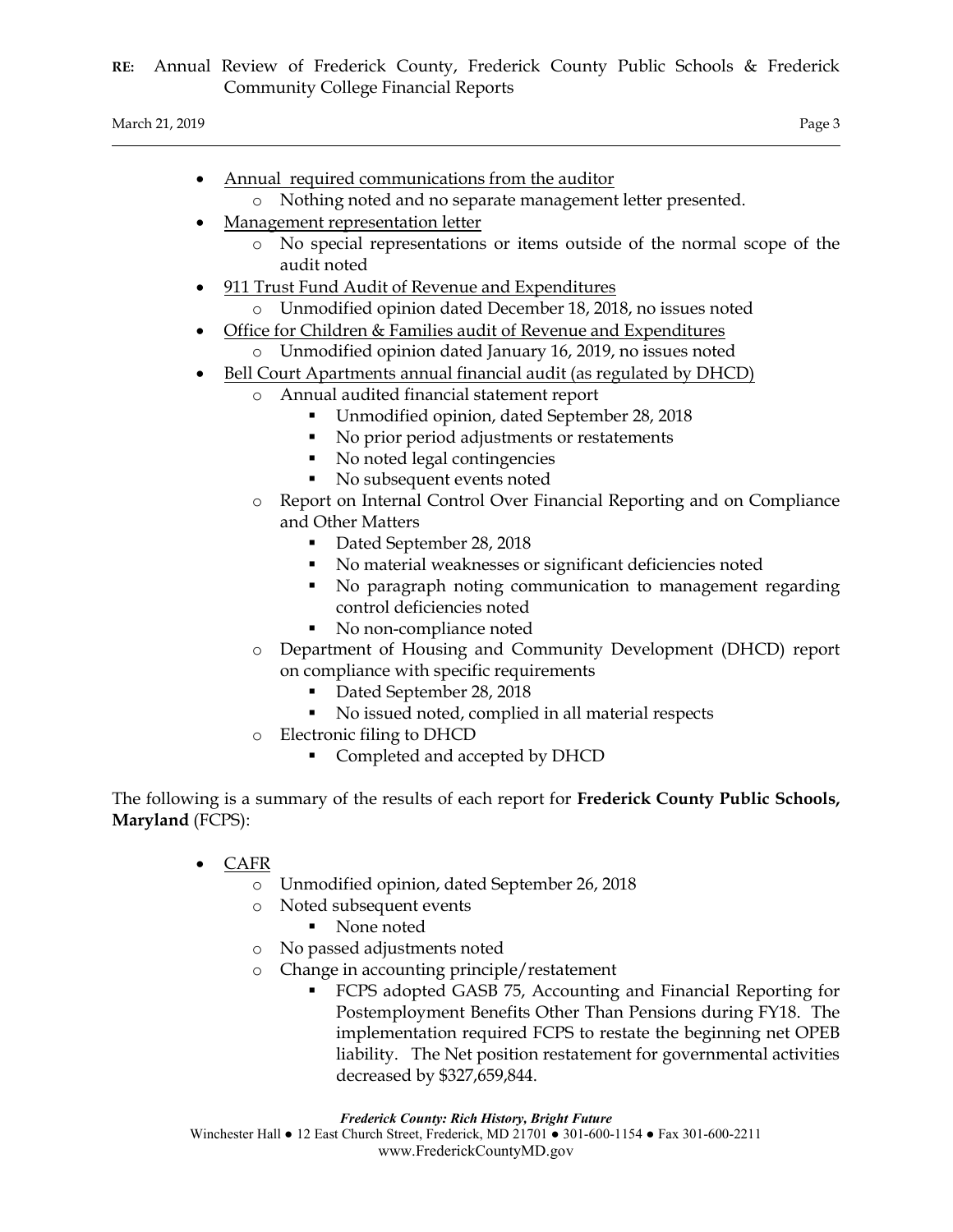- o New accounting pronouncements
	- FCPS has adopted GASB Statement 75 "Accounting and Financial Reporting for Postemployment Benefits Other Than Pensions"; Statement 81 "Irrevocable Split-Interest Agreements"; Statement 85 "Omnibus 2017"; and Statement 86 "Certain Debt Extinguishment Issues"
	- FCPS will evaluate the effects of and adopt by effective dates: Statement 83 "Certain Asset Retirement Obligations"; Statement 84 "Fiduciary Activities"; Statement 87 "Leases"; Statement 88 "Certain Disclosures Related to Debt, including Direct borrowings and Direct Placements"; and Statement 89 "Accounting for Interest Cost Incurred before the End of a Construction Period".
- o Risk management/legal liabilities:
	- No items noted which would result in settled claims over and above what is covered by FCPS or that would have a material adverse effect on the financial statements at this time.
- Report on Internal Control Over Financial Reporting and on Compliance and Other Matters
	- o Dated September 26, 2018
	- o No material weaknesses or significant deficiencies noted
	- o No paragraph noting control deficiencies noted
	- o No noted instances of non-compliance with laws, regulations, contracts, grant agreements, etc.
- Report on Compliance for Each Major Federal Program and on Internal Control Over Compliance in Accordance with the Uniform Guidance
	- o Unmodified opinion, dated September 26, 2018
	- o No material weaknesses or significant deficiencies noted
	- o No paragraph noting control deficiencies noted.
	- o No noted instances of non-compliance with federal grant programs.
- Single Audit report
	- o Unmodified opinion, dated September 26, 2018
	- o Low risk auditee
	- o Total federal expenditures \$22,038,892
	- o Total major programs tested \$7,861,794
	- o No current year or prior year findings or deficiencies noted
	- o Filed timely with the Federal Audit Clearinghouse
	- Annual required communications from the auditor
		- o No passed adjustments noted
		- o No issues noted during the audit
		- o Controls appear to be running effectively
		- o No instances of fraud or illegal acts noted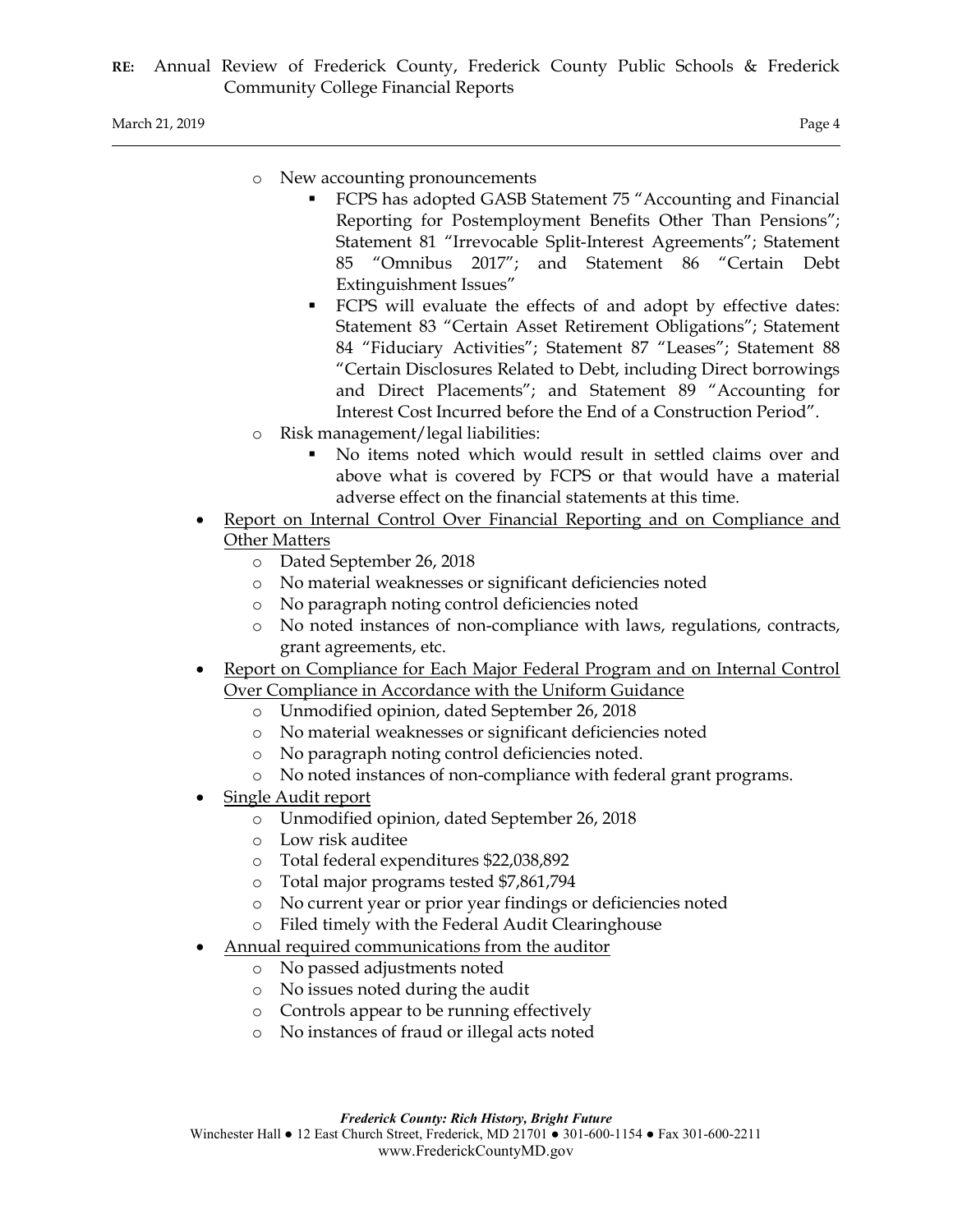March 21, 2019 Page 5

- Management representation letter
	- o No special representations or items outside of the normal scope of the audit noted

The following is a summary of the results of each report for Frederick Community College, Maryland (FCC) and the Frederick Community College Foundation Inc.

- Annual audited financial statement report (FCC)
	- o Unmodified opinion, dated September 28, 2018
	- o No noted prior period adjustments or restatements
	- o New accounting pronouncements:
		- FCC will evaluate the effects of and adopt by effective dates: Statement 88 "Certain Disclosures Related to Debt, including Direct borrowings and Direct Placements"; and Statement 89 "Accounting for Interest Cost Incurred before the End of a Construction Period".
	- o No subsequent events noted
	- o Risk Management/legal liabilities:
		- No items noted which would result in settled claims over and above what is covered by FCC or that would have a material adverse effect on the financial statements at this time.
- Report on Internal Control Over Financial Reporting and on Compliance and Other Matters
	- o Report dated September 28, 2018
	- o No material weaknesses or significant deficiencies noted.
	- o No paragraph noting control deficiencies noted. No noted instances of non-compliance with laws, regulations, contracts, grant agreements, etc.
- Report on Compliance for Each Major Federal Program and on Internal Control Over Compliance in Accordance with the Uniform Guidance
	- o Report dated November 9, 2017
	- o No material weaknesses or significant deficiencies noted
	- o No paragraph noting control deficiencies noted.
	- o No noted instances of non-compliance with federal grant programs.
- Single Audit report
	- o Unmodified opinion, dated October 2, 2018
	- o Low risk auditee
	- o Total federal expenditures \$8,808,354
	- o Total major programs tested \$7,329,386
	- o No current year or prior year findings or deficiencies noted.
	- o Filed timely with the Federal Audit Clearinghouse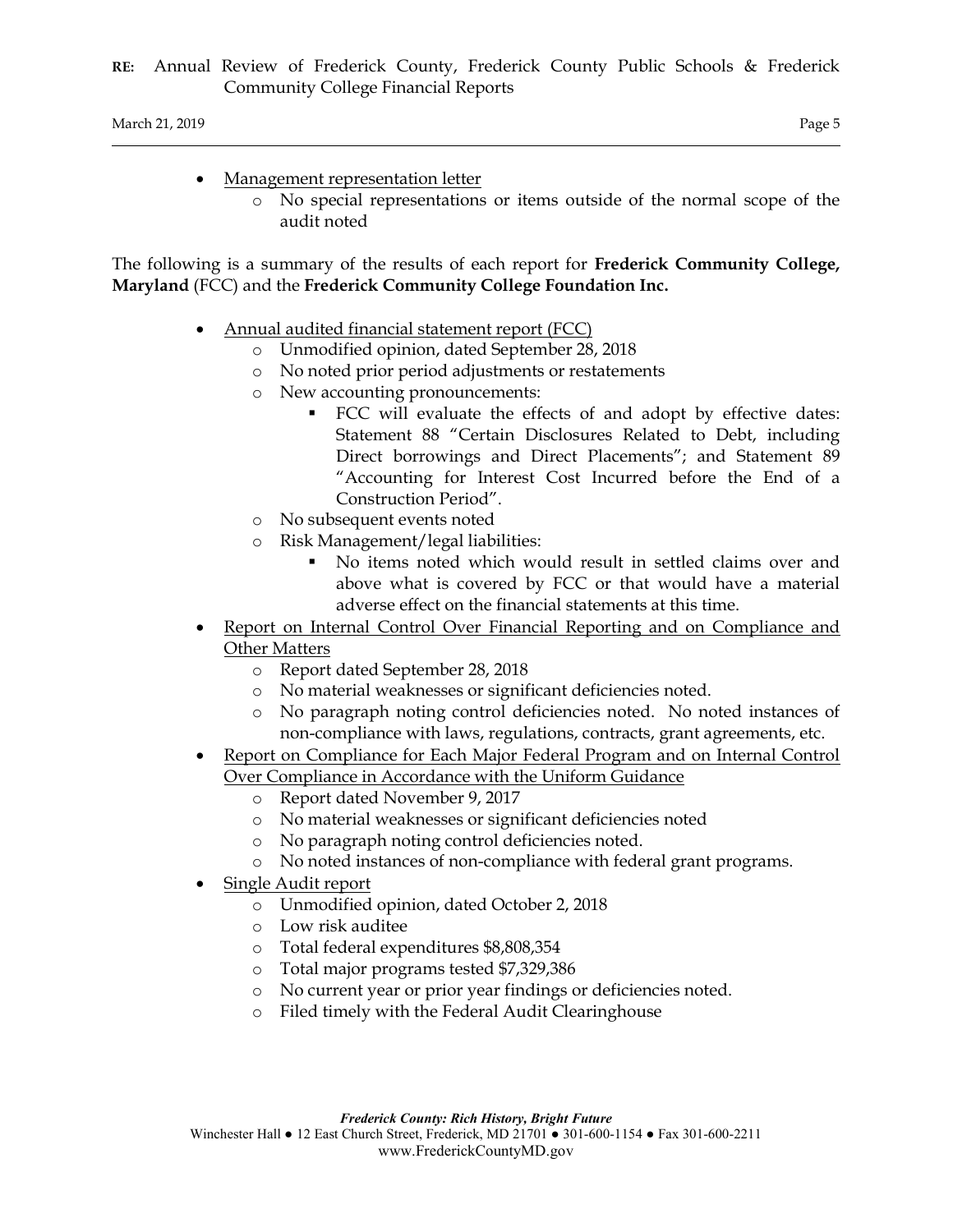- Annual required communications from the auditor
	- o No passed adjustments noted
	- o No issues noted during the audit
	- o Controls appear to be running effectively
	- o No instances of fraud or illegal acts noted
	- o Current year Management Recommendation letter
		- The College receives merchandise credits from certain returns made from the Bookstore inventory. The merchandise credits are recorded as accounts payable. The credit is tracked by the Finance Department and the Bookstore but many of the credits have remained unused. Status: Finance should develop a plan to timely utilize the available credit.
	- o Prior year Management Recommendation letter was released on September 29, 2017. The letter noted the following control deficiencies in which status was follow up with in the current year:
		- Identify an interface software that provides for electronic interface between PeopleSoft and Lumens; Implemented
- FCC Foundation- annual audited financial statement report
	- o GAAP based financial statements, dated September 28, 2018
	- o Unmodified opinion
	- o No noted prior period adjustments or restatements
	- New accounting pronouncements:
		- FASB ASU 2018-08: "Not-for-Profit entities" "Clarifying the Scope and the Accounting Guidance for Contributions Received and Contributions Made" effective for FY20.
		- FASB ASU 2016-15: "Statement of Cash Flows: classification of Certain Cash Receipts and Cash Payments" effective for FY20.
		- FASB ASU 2016-14: "Presentation of Financial Statements of Notfor-Profit Entities" effective for FY19
		- FASB ASU No. 2016-15 "Classification of Certain Cash Receipts and Cash Payments" effective for FY20.
		- FASB ASU 2015-07 simplification of "Fair Value Measurements and Disclosures" effective for FY18
		- FASB ASU 2014-09 "Revenue from Contracts with Customers" effective for FY19.
	- o No subsequent events noted
	- o No matters noted as probable or likely for disclosure or as a contingent liability on the books of the College.
- Management representation letter
	- o No special representations or items outside of the normal scope of the audit noted